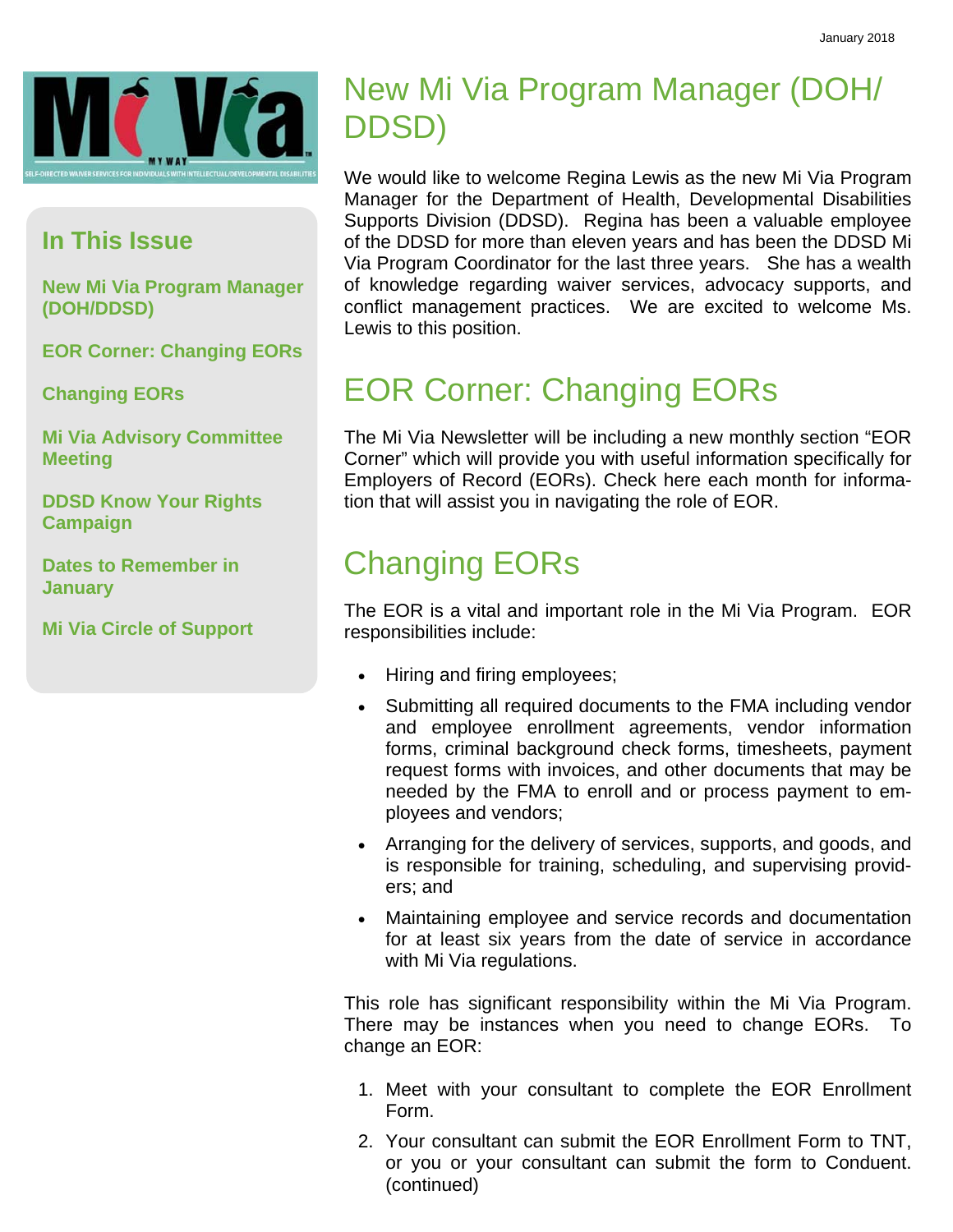FMA-Conduent Contact Information:

**Phone:** 1-866-916-0310 8:00 am to 5:00 pm Mon. - Fri.

**Toll-free Fax:** 1-866-302-6787

**E-mail:** mi.via@conduent.com (Do not email forms to Conduent)

**Physical Address:** 1720-A Randolph Rd SE Albuquerque, NM 87106

#### **Note:**

The Mi Via Advisory Committee works with the State to share information and help with communication among all Mi Via Participants.

Qualis Health is the Third Party Assessor (TPA) for Mi Via. They are responsible for reviewing and approving the Service and Support Plans (SSP).

## Mi Via Waiver Advisory Committee Meeting

The next Mi Via Advisory Committee Meeting will be held on Thursday January 25, 2018 **12pm-4pm** in Santa Fe, New Mexico at the Department of Human Services (HSD) offices: 2025 South Pacheco, Santa Fe, NM 87505. If you would like to call in for the meeting, please call 1-515- 739-1034 pass code 742089#.

## EOR Corner: Changing EORs Continued

- 3. Notify Conduent of the existing employees that will be transitioning to the new EOR. This will avoid delays in processing the EOR change. Any employees that will not continue working for the new EOR will be terminated once the change is processed.
- 4. New prehire packets (fingerprint cards, Authorization to Release Information form, and a copy of the employee's identification) and employee packets must be submitted for all employees who will continue to work under the new EOR. New agreements must be completed because the new EOR will be the employee's new employer.

**The existing EOR should continue all responsibilities of the EOR until the change is completed with Conduent and the new EOR is updated in FOCoS.** 

#### Special Circumstances

Sometimes there may be circumstances that prevent the existing EOR from continuing to function as the EOR such as illness, hospitalization, or death. If an EOR is unable to continue serving in this capacity until a new EOR can be linked please contact the Medical Assistance Division, Exempt Services and Supports Bureau (ESPB) Mi Via Unit for assistance. You may contact Katie Hettinger at (505) 476-7254.

## DDSD Know Your Rights Campaign

Mi Via Participants should have received information from their Consultants regarding the Know Your Rights Campaign and the Centers for Medicare & Medicaid (CMS) Final Rule. Information about this Campaign is posted on the Mi Via website https://nmhealth.org/ about/ddsd/pgsv/sdw. The main purpose of this new rule is to make sure Participants continue to exercise their right to be part of the community where they live and work. This Rule says Mi Via Participants can choose where they live, who they live with, how they live, who helps them, how they spend their days, and who they spend their days with.

The Developmental Disabilities Supports Division (DDSD) will be working with Participants and vendors to assure Mi Via is in full compliance with this Rule by March 17, 2022. As DDSD works towards compliance, Participants will not lose services they are receiving now, but they may be offered a change in setting. **The UNM/Center for Development and Disabilities will be contacting some Participants to talk about their services as part of this process**.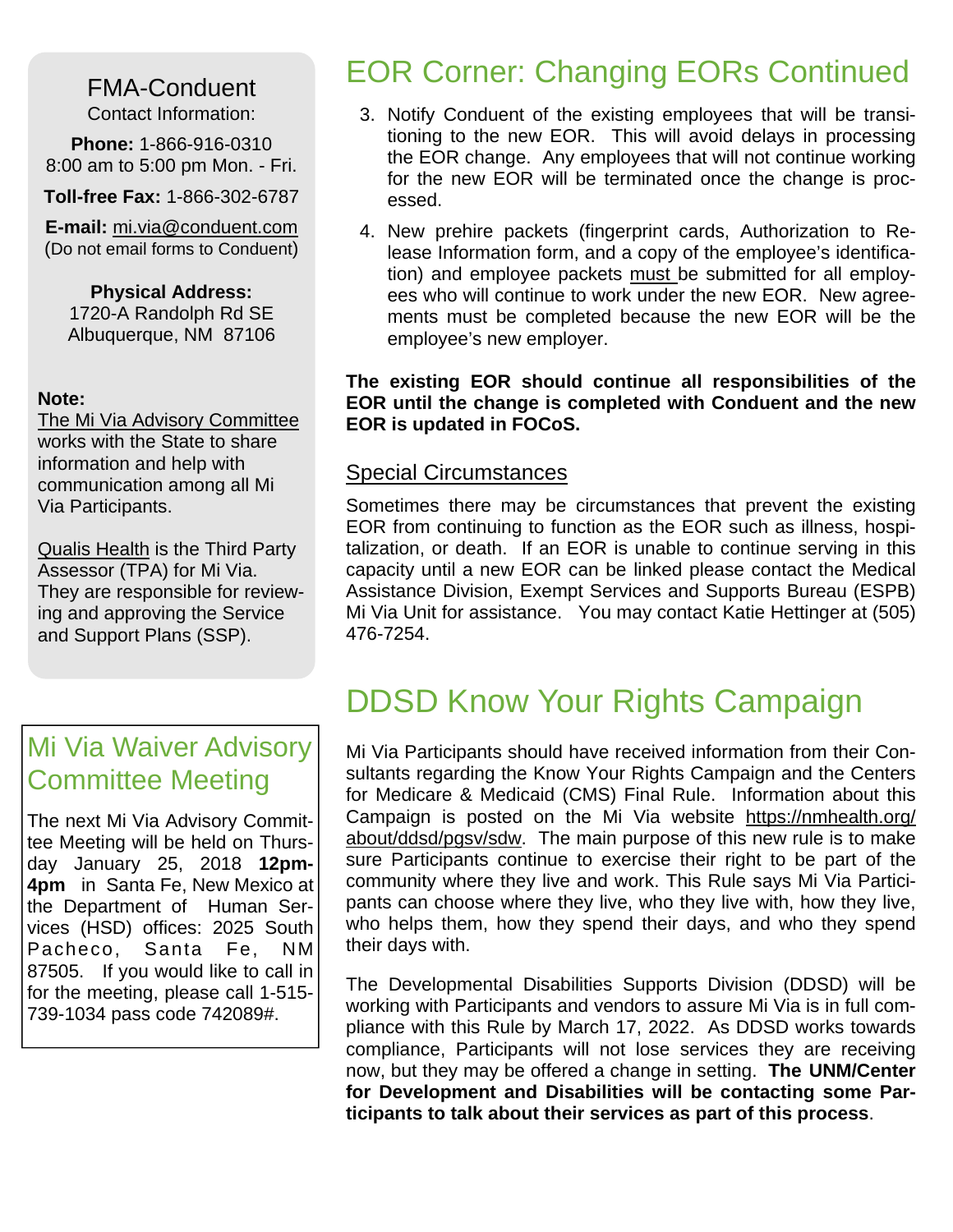# **Dates to Remember in January**

# January 2018

| Sun         | Mon                                                                          | Tue            | Wed            | Thu            | Fri                                                                                                              | Sat                                                                                                                       |
|-------------|------------------------------------------------------------------------------|----------------|----------------|----------------|------------------------------------------------------------------------------------------------------------------|---------------------------------------------------------------------------------------------------------------------------|
| December 31 | $\mathbf{1}$<br><b>Conduent and</b><br><b>State Offices</b><br><b>Closed</b> | $\overline{2}$ | $\mathfrak{S}$ | $\overline{4}$ | 5<br>Paychecks and<br><b>Vendor Checks</b><br><b>Received or</b><br>Deposited; end of<br>the pay period          | 6<br>Deadline to<br>submit<br>timesheets,<br>Mileage & PRFs<br>for 1/19/18 pay-<br>ment; new pay<br>period begins         |
| 7           | 8                                                                            | 9              | 10             | 11             | 12<br><b>Vendor Checks</b><br><b>Received or</b><br><b>Deposited</b>                                             | 13<br>Deadline to<br>submit PRFs for<br>$1/26/18$ payment                                                                 |
| 14          | 15<br><b>State Offices</b><br><b>Closed</b>                                  | 16             | 17             | 18             | 19<br>Paychecks and<br><b>Vendor Checks</b><br><b>Received or</b><br>Deposited; end of<br>the pay period         | 20<br>Deadline to<br>submit<br>timesheets,<br>Mileage & PRFs<br>for 2/2/18 pay-<br>ment; new pay<br>period begins         |
| 21          | 22                                                                           | 23             | 24             | 25             | 26<br><b>Vendor Checks</b><br><b>Received or</b><br><b>Deposited</b>                                             | 27<br>Deadline to<br>submit PRFs for<br>2/9/18 payment                                                                    |
| 28          | 29                                                                           | 30             | 31             | February 1     | February 2<br>Paychecks and<br><b>Vendor Checks</b><br><b>Received or</b><br>Deposited; end of<br>the pay period | February3<br>Deadline to<br>submit<br>timesheets,<br>Mileage & PRFs<br>for 2/16/18 pay-<br>ment; new pay<br>period begins |